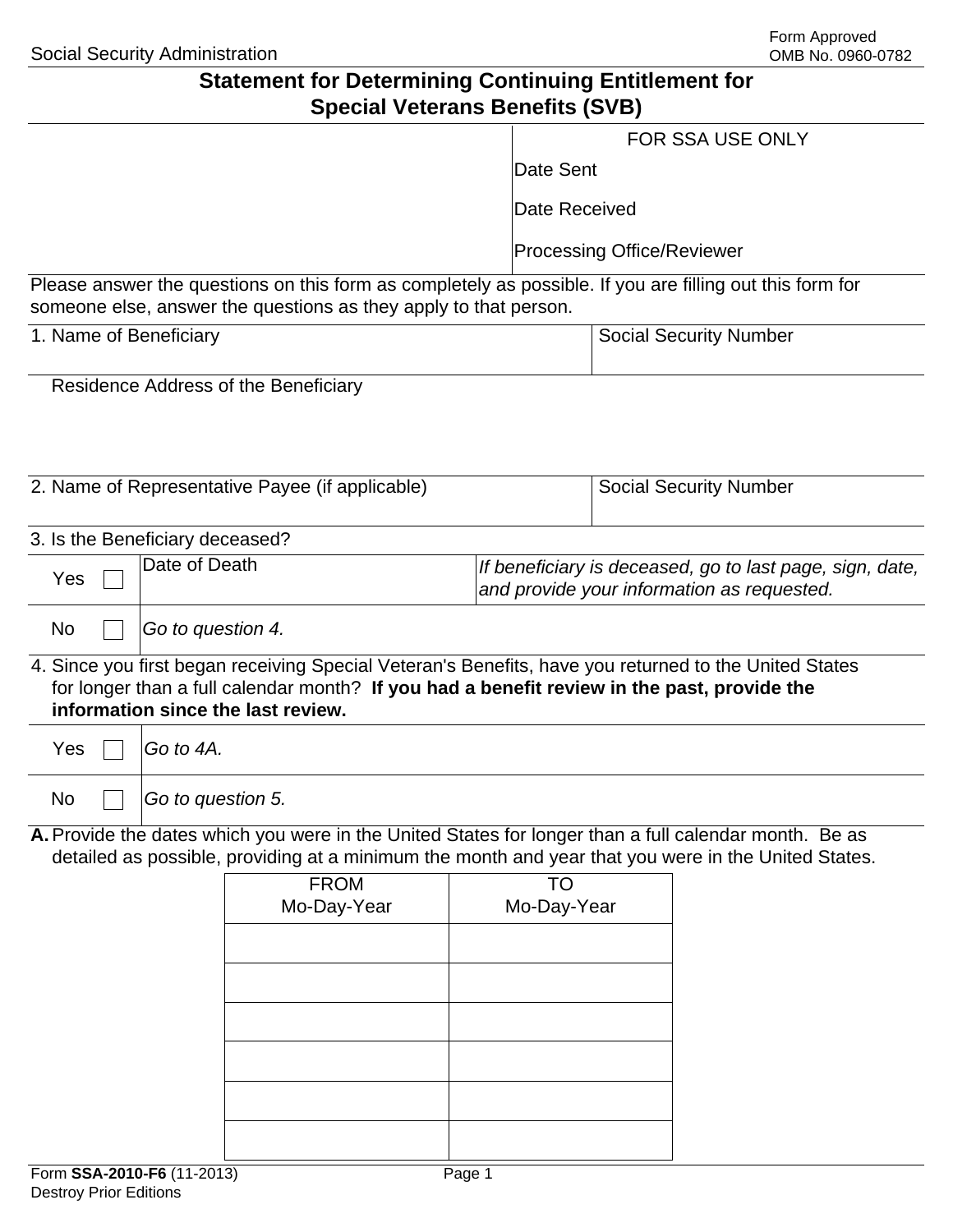| 5. Have you ever been deported or been removed from the United States? |  |                                |  |
|------------------------------------------------------------------------|--|--------------------------------|--|
| Yes                                                                    |  | Date of deportation or removal |  |
| No                                                                     |  | Go to question 6.              |  |
| 6. Are you receiving income other than SVB?                            |  |                                |  |
| Yes                                                                    |  | Go to question 7.              |  |
| <b>No</b>                                                              |  | Go to signature page           |  |

7. Provide the source and amounts of your benefit income since you began receiving SVB. **If you had a benefit review in the past, provide the information since the last review.** 

List the source and amount separately in chronological order. If you receive additional income in foreign currency, please list the type and amount of foreign currency. Please attach evidence of all reported income. use the remarks section if you need additional space. Do not list any Social Security payments. List any earned income, pensions or other income you may be receiving.

|        | Source of benefit Amount of income | <b>FROM</b> | <b>TO</b>   |
|--------|------------------------------------|-------------|-------------|
| income | and currency type                  | Mo-Day-Year | Mo-Day-Year |
|        |                                    |             |             |
|        |                                    |             |             |
|        |                                    |             |             |
|        |                                    |             |             |
|        |                                    |             |             |
|        |                                    |             |             |
|        |                                    |             |             |
|        |                                    |             |             |
|        |                                    |             |             |
|        |                                    |             |             |
|        |                                    |             |             |
|        |                                    |             |             |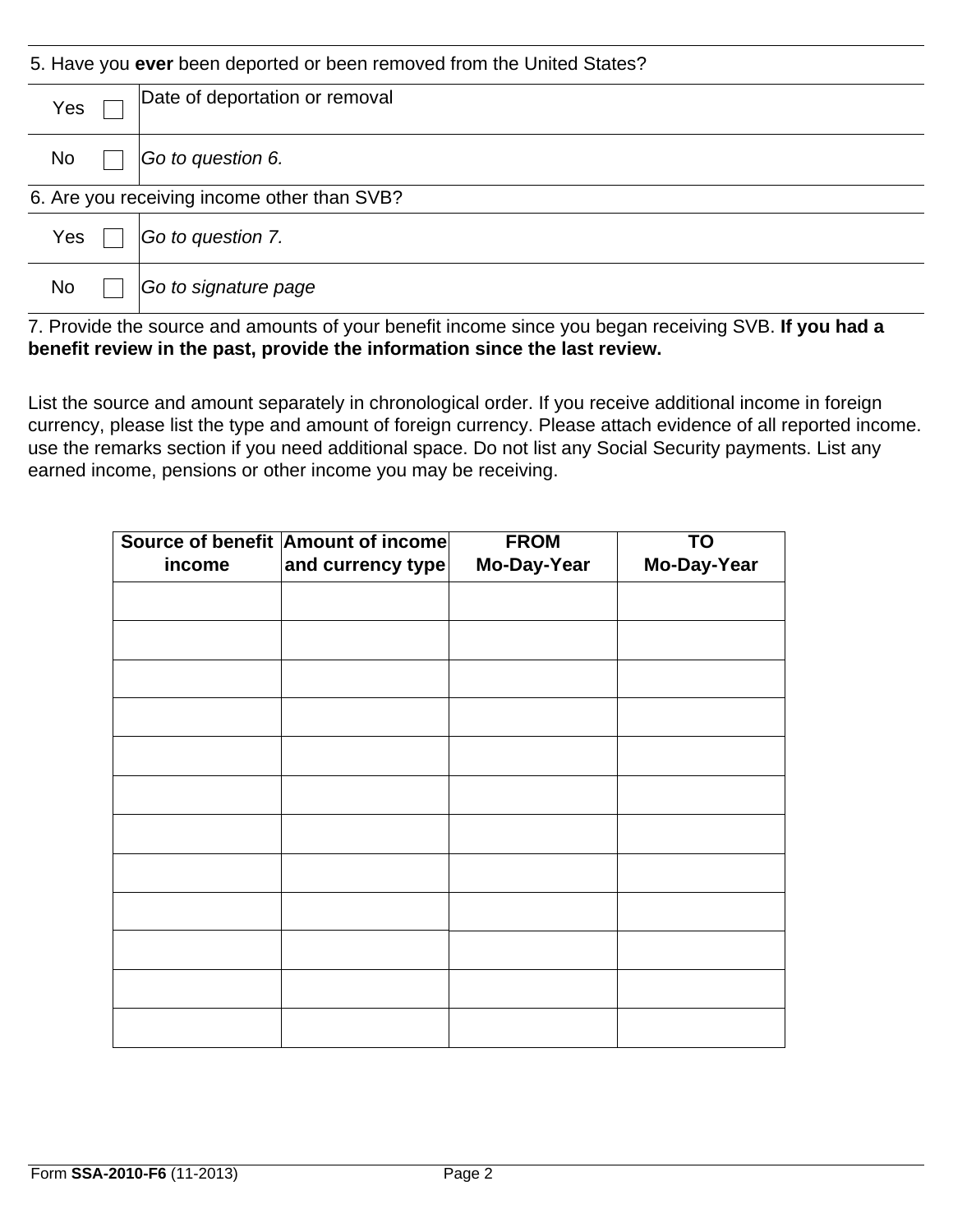**REMARKS SPACE:** You may use this space for any explanations. If you need more space, attach a separate sheet of paper. If you are continuing an answer to a question, please write the number of the question first.

| - |
|---|
|   |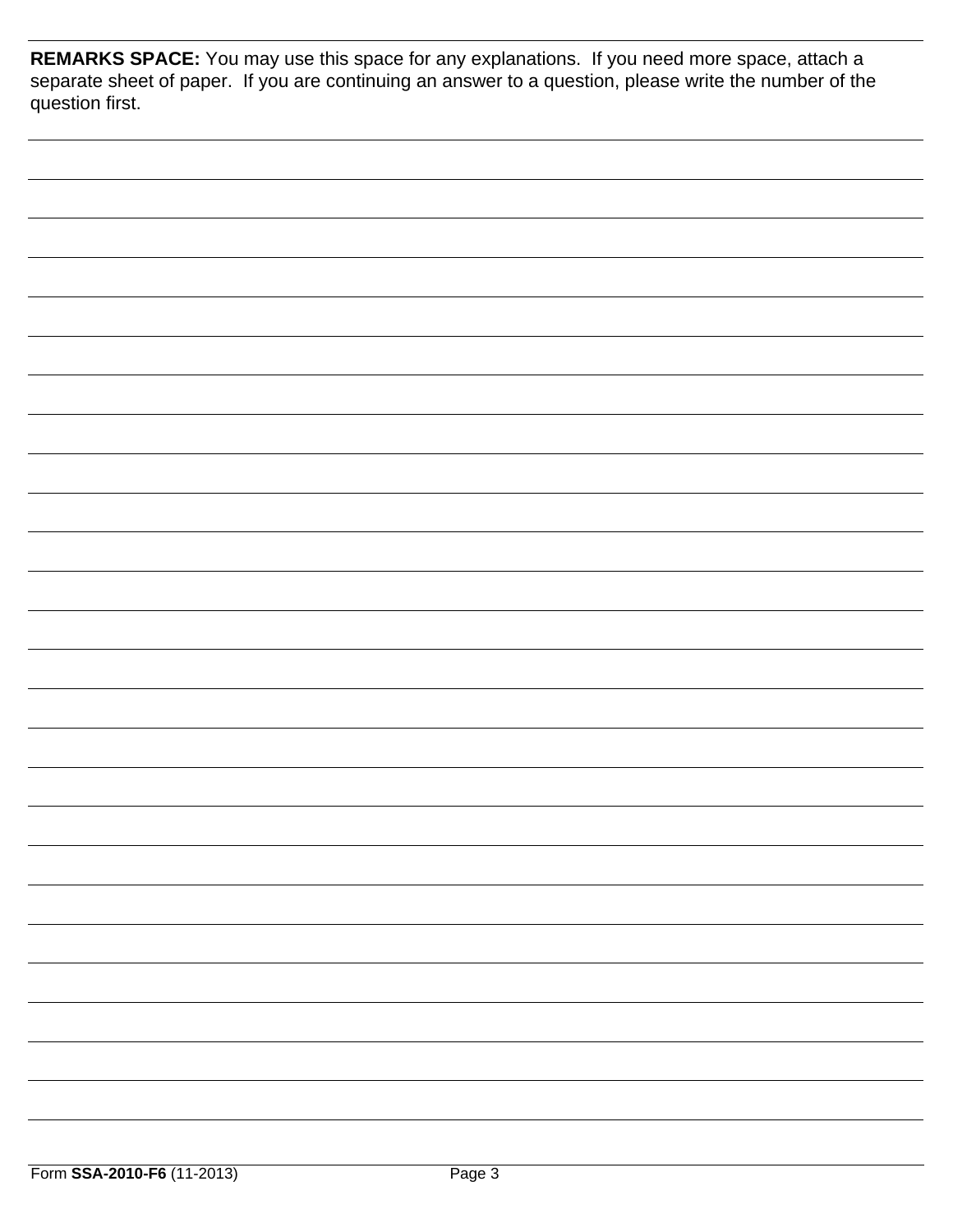**IMPORTANT: I declare under penalty of perjury that I have examined all the information on this form, and on any accompanying statements or forms, and it is true and correct to the best of my knowledge. I understand that anyone who knowingly gives a false or misleading statement about a material fact in this information, or causes someone else to do so, commits a crime, may be sent to prison, face other penalties, or both.**

### **SIGNATURE OF BENEFICIARY OR REPRESENTATIVE PAYEE**

SIGNATURE (First name, middle initial, last name) DATE (Month, Day, Year)

TELEPHONE NUMBER (include area code)

MAILING ADDRESS (Number and Street, Apt. No., P.O. Box, or Rural Route)

| POSTAL CODE |
|-------------|
|             |
|             |

Witnesses are required ONLY if this statement has been signed by mark (X). If signed by mark (X), two witnesses to the signing who know the individual must sign below, giving their full addresses.

| ADDRESS (Number and street, City, State and<br>Postal Code, Country)<br>Code, Country) | <b>SIGN HERE</b>                                   |
|----------------------------------------------------------------------------------------|----------------------------------------------------|
|                                                                                        | ADDRESS (Number and street, City, State and Postal |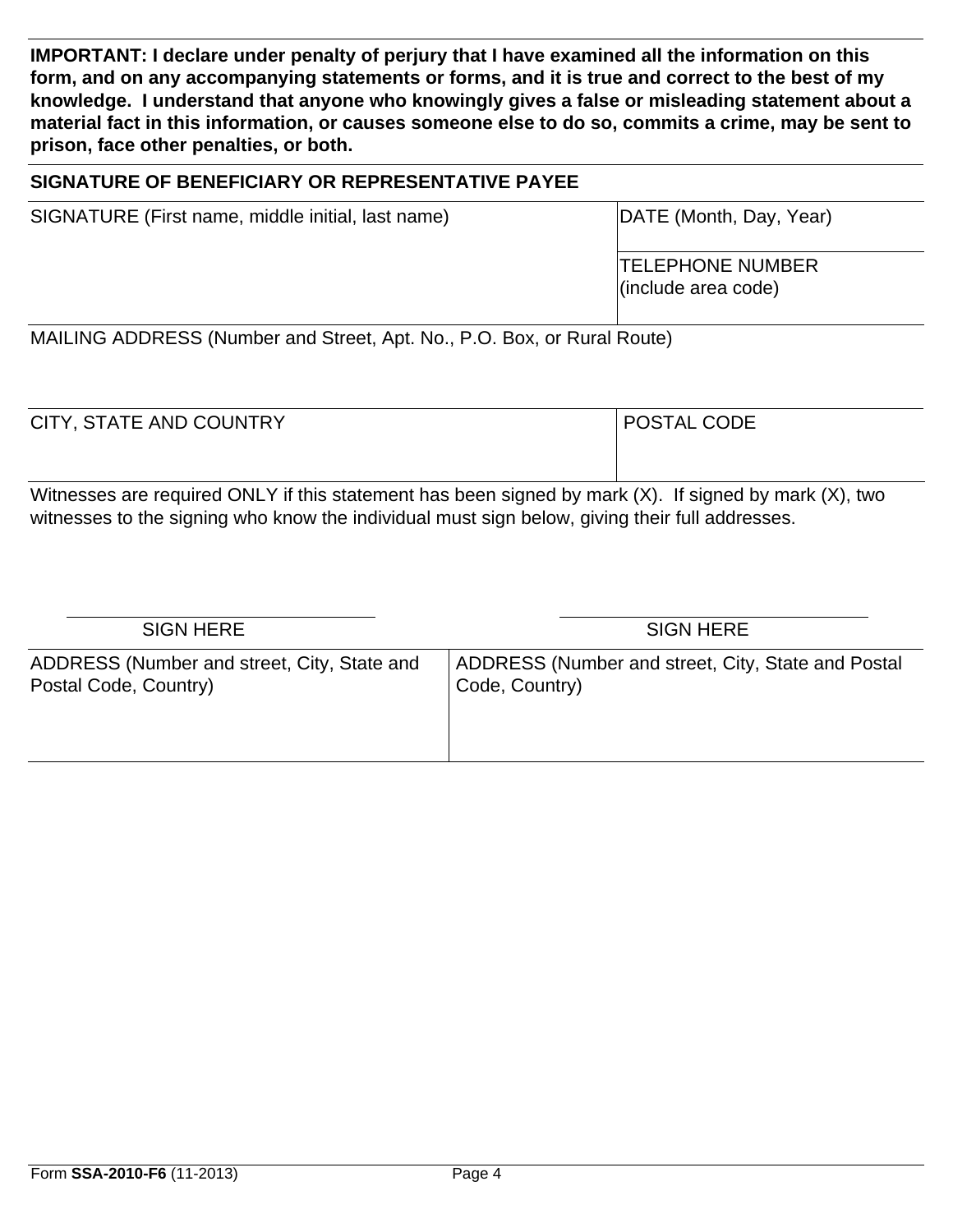### Privacy Act Statement **Collection and Use of Personal Information**

Sections 808 and 810 of the Social Security Act, as amended, and P.L. 106-109, authorize us to collect this information. We will use the information you provide to determine if you are entitled to Special Veteran's Benefits.

Furnishing us this information is voluntary. However, failing to provide all or part of this information could prevent us from making an accurate and timely decision on your claim, and could result in the loss of some payments.

We rarely use the information you supply for any purpose other than for determining your entitlement to Special Veterans Benefits. However, we may use it for the administration and integrity of our programs. We may also disclose information to another person or to another agency in accordance with approved routine uses, which include but are not limited to the following:

- 1. To enable a third party or an agency to assist us in establishing rights to Social Security benefits and/or coverage.
- 2. To comply with Federal laws requiring the release of information from our records (e.g., to the Government Accountability Office and Department of Veterans Affairs);
- 3. To make determinations for eligibility in similar health and income maintenance programs at the Federal, State, and local level; and,
- 4. To facilitate statistical research, audit, or investigative activities necessary to assure the integrity and improvement of Social Security programs. (e.g., to the Bureau of Census and to private entities under contract with us).

We may also use the information you provide in computer matching programs. Matching programs compare our records with records kept by other Federal, State, or local government agencies. We use the information from these programs to establish or verify a person's eligibility for federally funded or administered benefit programs and for repayment of incorrect payments or delinquent debts under these programs.

A complete list of routine uses for this information is available in our Privacy Act Systems of Records Notices entitled, Supplemental Security Income Record and Special Veterans Benefits, 06-0103, and Social Security Title VIII Special Veterans Benefits Claims Development and Management Information System, 60-0273. Additional information regarding these and other systems of records notices, are available on-line at www.socialsecurity.gov or at your local Social Security office.

## **PAPERWORK REDUCTION ACT STATEMENT**

This information collection meets the requirements of 44 U.S.C. § 3507, as amended by section 2 of the Paperwork Reduction Act of 1995. You do not need to answer these questions unless we display a valid Office of Management and Budget control number. We estimate that it will take about 20 minutes to read the instructions, gather the facts, and answer the questions. You may send comments on our time estimate above to: SSA, 6401 Security Blvd, Baltimore, MD 21235-6401. *Only comments relating to our time estimate should be provided, not the completed form.*